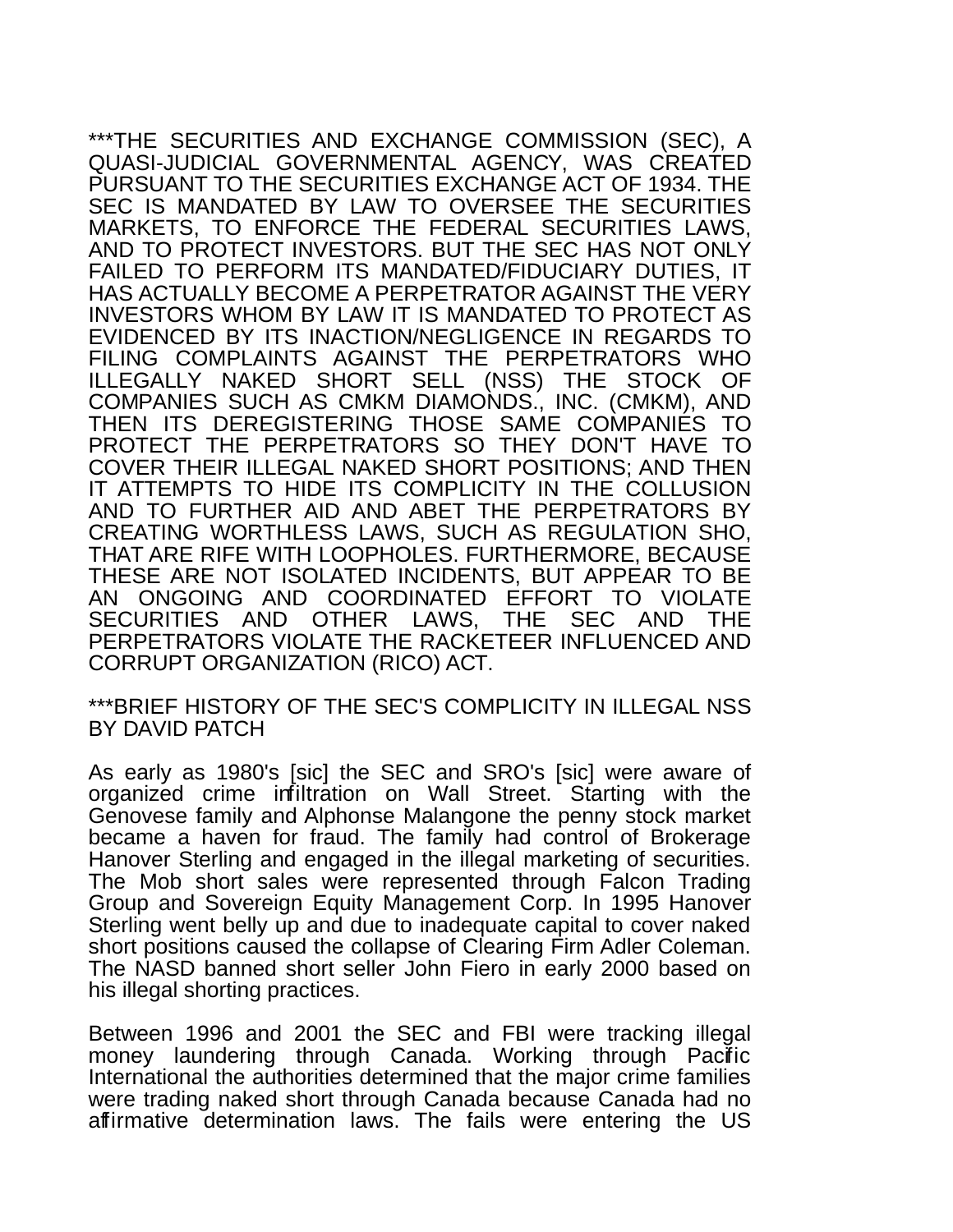Markets and creating fails at the receiving brokers on publicly traded US companies.

In 1998 The SEC proposed short sale reforms through a concept release. The SEC received over 3000 comment letters (by the Commissions admission) regarding the abuses of naked short selling and short sale abuses in general. The Concept release went nowhere.

In 2001 the NASD presented to the SEC a proposal to modify Rule 3370. The proposal was to "eliminate a loophole" associated with the naked shorting through Canada. The SEC ignored the proposal until November 2003 when the SEC approved the closure of this loophole – Effective date April 2004. Better than 2 years after the NASD attempted to address fraud and address money laundering issues.

By October 2003, with extreme pressure from investors and issuers, the SEC proposed Regulation SHO. By now, fails to deliver in the markets had reached unhealthy levels as Wall Street and regulators ignored compliance with and enforcement of present short sale laws. The rule was approved in June 2004 with a stipulation; the grandfather clause.

The grandfather clause was the brainchild of the Securities Industry And Financial Markets Association (SIFMA).

The GF clause excused much of the past abuses by clients and member firms citing the need to maintain market stability and efficiency.

<http://www.sec.gov/comments/s7-08-08/s70808-231.pdf>

\*\*\*PROFESSOR LESLIE BONI; WHITE PAPER ON STRATEGIC FAILS

Professor Leslie Boni proves the illegal NSS in the stock market was done strategically and with the full knowledge of the SEC thereby making them accomplices.

<http://investigatethesec.com/drupal-5.5/?q=node/191>

\*\*\*OPERATION UPTICK

Operation Uptick was a 10-month investigation that proved Mafia crime families were colluding with major brokers to illegally NSS securities and launder the money offshore.

<http://money.cnn.com/2000/06/14/companies/fraud/>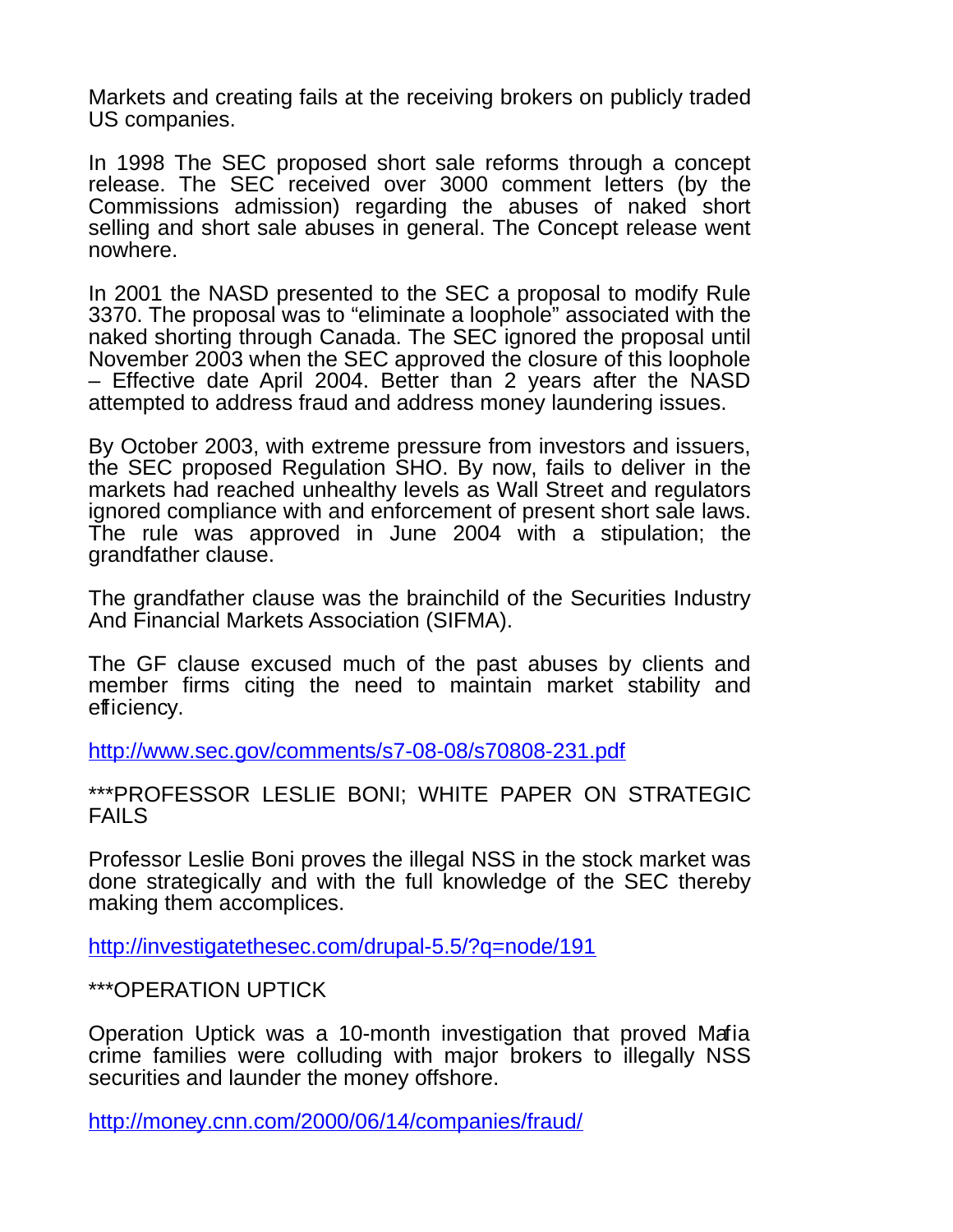In the case of Eagletech Communications, the perpetrators were found guilty of RICO charges in US District Court. But instead of pursuing the perpetrators, the SEC, as is its MO, deregisters the victim of the crime, Eagletech.

<http://www.billgroover.com/rico/rico.pdf>

\*\*\*SOME OF THE PROMOTERS OF CMKM MIGHT HAVE BEEN INVOLVED IN OPERATION UPTICK WITHOUT THEIR KNOWLEDGE

\*\*\*FAQ Session #5: October 15, 2007 (CMKM website)

Q) I was reading the Eagletech RICO lawsuit and noticed the term "Operation Uptick". Apparently it was a huge FBI investigation into illegal security transactions. It states that Eagletech was not unique and this same activity chapped to dozens of other companies. The investigation as I understand it is over so should be free to be discussed. Was CMKM involved in "Operation Uptick"?

A) The Company's attorney has had many discussions with Eagle Tech's CEO Rod Young. We have followed Eagle Tech's case with great interest. There is nothing in any of the records we have examined that indicates CMKM was a part of Operation Uptick. It would not surprise us to learn that some of the individuals responsible for promoting CMKM were involved in Operation Uptick without their knowledge. It is clear to us from the trading records that we find the same people pumping and dumping other stocks as well as CMKM.

[http://www.cmkmdiamondsinc.com/faq\\_index.html](http://www.cmkmdiamondsinc.com/faq_index.html)

\*\*\*ON NOVEMBER 13TH 2001, EAGLETECH SUES THE PERPETRATORS DESPITE THE SEC'S HAVING ALL THE EVIDENCE SHOWING THE FRAUD THAT WAS PROVEN IN US DISTRICT COURT. IN FACT, EAGLETECH USED INFORMATION FROM THE SEC FOR ITS CIVIL CASE THAT IT OBTAINED FROM ITS FOIA REQUEST. EAGLETECH WAS ONE OF TWO HUNDRED COMPANIES THAT WERE FOUND VICTIMS OF THESE CRIMES IN OPERATION UPTICK SHOWING THE SIZE OF THE FRAUD AND SHOWING THE SEC KNEW RICO VIOLATIONS WERE BEING COMMITTED BY SOME OF THE BIGGEST NAMES ON WALL STREET. THE SEC WAS ONCE AGAIN NEGLIGENT.

Eagletech Communications Sues 40 - Financial Firms, Market Makers, Brokers, & Individuals Charging Fraud & Conspiracy -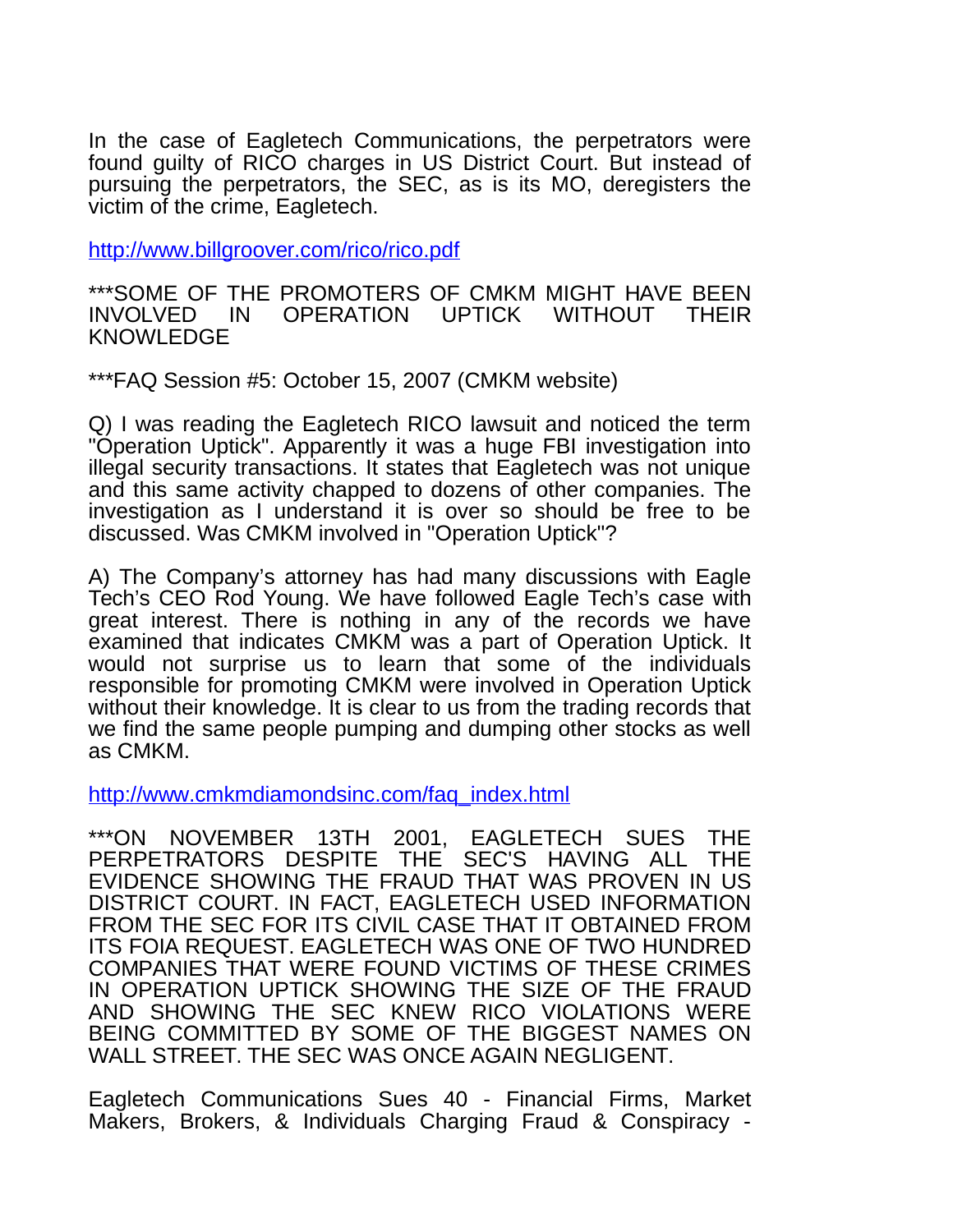Common Law Fraud, Civil Conspiracy, Conversion and Violation of the Rico Act Are Alleged in a Scheme to Manipulate the Company's Stock.

"Most companies that have suffered this fate, are so financially weakened by the organized attacks on their stock, that they have little choice but to turn their companies over to these people, who after the takeover offer jobs and new funding, usually the same funding they once denied the company," stated Rod Young, Cofounder, President and CEO of Eagletech. "We are the exception. We will not accept this brand of financial terrorism. We will rebuild this company!"

<http://www.eagletech1.com/prn1113.html>

\*\*\*ROD YOUNG, EAGLETECH CEO, IMPLICATES THE SEC IN AIDING AND ABETTING THE PERPETRATORS WHO HAVE BEEN/ARE STILL ILLEGALLY NSS THE STOCK MARKET.

In an August of 2004 luncheon meeting with a potential witness in Eagletech's civil case a member of the CIA showed up unannounced to me wanting details of the involvement of Jonathan Curshen and his Costa Rican Offshore asset protection company Red Sea Management in the demise of Eagletech. I was encouraged to write a criminal referral to the U.S. Secret Service who is charged with investigating counterfeiting of corporate securities under 18-USC-514. I authored 15 pages with 100 pages of evidence implicating the SEC and the DTCC as accessories to the crime. That referral was hand delivered to the Secret Service in Washington DC as a courtesy by the agent.

<http://www.faulkingtruth.com/Articles/Investing101/1050.html>

\*\*\*BUD BURRELL, CONSULTANT FOR JOHN O'QUINN, ONE OF EAGLTECH'S ATTORNEYS AND ONE OF THE MOST FAMOUS CLASS ACTION ATTORNEYS IN HISTORY, COMMENTS.

In comments to the U.S. Securities and Exchange Commission, C. Austin Burrell, who is providing litigation support and research for the law firms, said that StockGate is more massive than anyone may have imagined. "Illegal Naked Short Selling has stripped hundreds of billions, if not TRILLIONS, of dollars from American investors," and have resulted in over 7,000 public companies having been "shorted out of existence over the past six years." Burrell said some experts believe as much as \$3.5 trillion to \$4 trillion has been lost to this practice.

<http://www.rgm.com/articles/financialwire.html>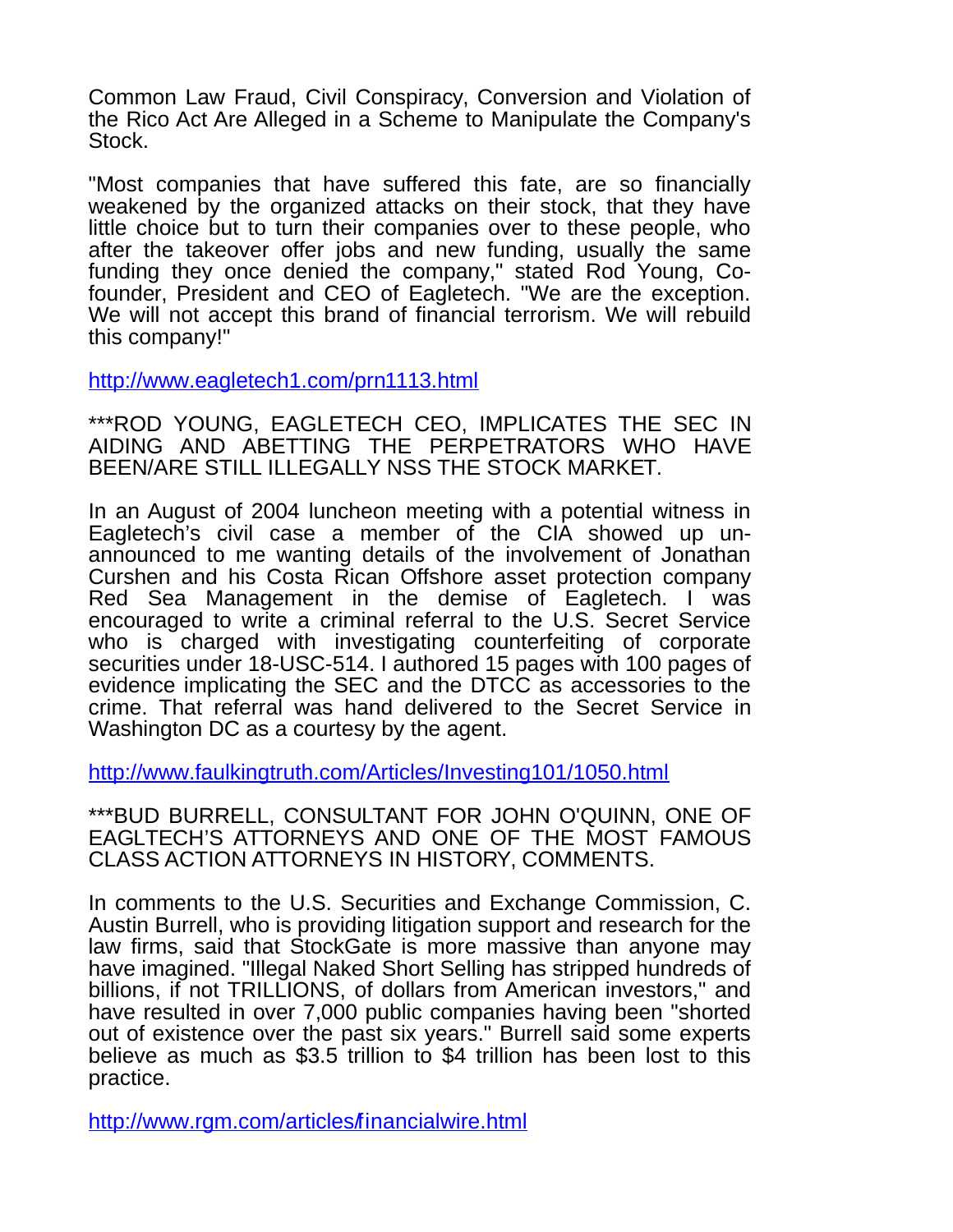## \*\*\*DAVE PATCH-SEC COMMUNICATION

Dear Mr. Patch:

Your March 31, 2005, letter to Congressman John F. Tierney, was sent to the Chairman by Congressman Tierney via letter dated June 20, 2005. The correspondence was forwarded to the Division of Market Regulation for a response.

In your letter, you expressed your concerns regarding abusive naked short selling. On April 11, 2005, which was after you sent your letter to Congressman Tierney, the staff of the Division of Market Regulation posted on the Commission's website a document entitled "Key Points About Regulation SHO." This document is available at [http://www.sec.gov/spotlight/keyregshoissues.htm.](http://www.sec.gov/spotlight/keyregshoissues.htm)

This document provides a detailed response to many of the concerns expressed in your letter. For example, it appears from your letter that you misunderstand "grandfathering" under Regulation SHO. Regulation SHO does not require the close-out of fails to deliver that existed before a stock became a threshold security (known as "grandfathered" securities) because the Commission was concerned about creating volatility through short squeezes if existing positions had to be closed out quickly.

Dave Patch comments on the email:

"This is an e-mail I received 7/27/05 from the SEC in response to an inquiry by Congressman John Tierney. Note that the SEC has admitted here that the intent of the grandfather clause was to prevent short squeezes. That is outside of the jurisdictional authorities of the SEC and could be considered aiding and abetting fraud."

<http://www.thesanitycheck.com/portals/0/WallofLetters/Letter016.pdf>

\*\*\*SEC COMMISSIONER PAUL S. ATKINS ADMITS THE SIZE OF THE FRAUD IN THE OTC MARKET ALONE IS SO LARGE IT COULD CAUSE A MASSIVE MELT DOWN OF THE MARKETS IF THEY FOLLOWED THE LAW

Speech by SEC Commissioner:

Remarks Before the 34th Annual SIFMA Operations Conference

by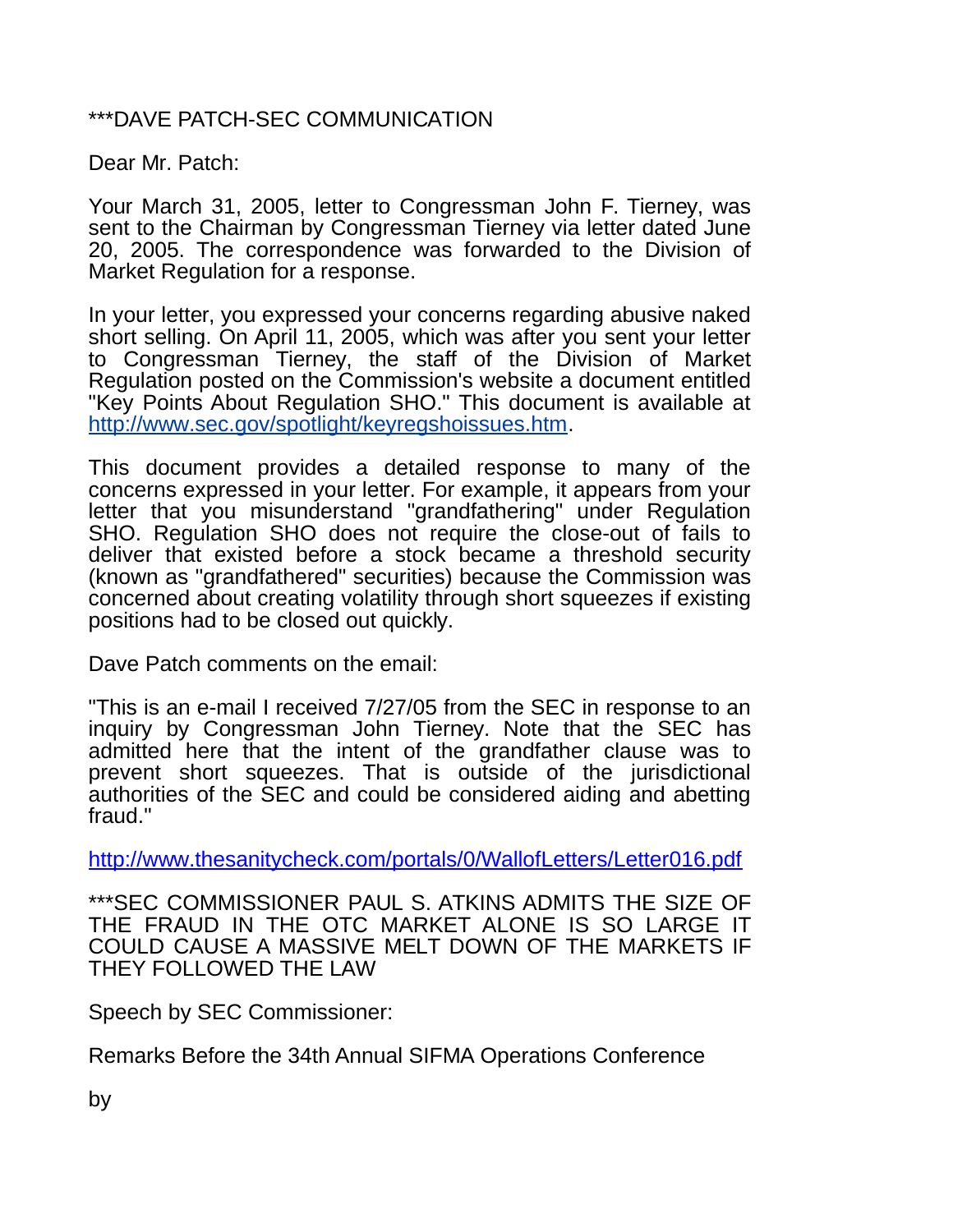## Commissioner Paul S. Atkins

U.S. Securities and Exchange Commission

Kissimmee, Florida April 30, 2007

"Other recent rule makings by the SEC can be neatly described by a single, four letter word that is the source of many nightmares for securities operations professionals — the word is "FAIL." Fail is an especially appropriate word to describe the substance of one of these rule makings, and the process and theory of others. The first rule making is the pending proposal to amend Regulation SHO, and thus relates to the noun form of the word "fail"  $-$  as in a "fail to deliver." I am happy to report that the amendments under consideration by the Commission would, if adopted, help reduce the number of aged fails to deliver. These amendments would eliminate the now-notorious "grandfather" exception from Reg. SHO and would limit the scope of the options market maker exception."

"I can't leave the topic of "fails" without touching on one more highly important issue currently facing the Commission. This goes back to the meaning of "fail" as a noun. The SEC has recently been involved in a very proactive (some might even say prudential) exercise with respect to the issue of fails in the OTC derivatives markets. In response to reports of widespread documentation problems in those markets, the SEC has joined forces with other regulators, most notably the Federal Reserve Board and Britain's FSA, to encourage OTC market participants to clean up years of incomplete and inaccurate trade documentation. The need to act was clear. From all reports, the backlog of unconfirmed trades, which essentially are fails, and the widespread and unchecked use of novations in the credit derivatives markets had crippled risk management efforts and set the stage for a massive meltdown in certain default scenarios. Given the multi-trillion dollar aggregate notional amounts of the contracts involved, it was easy to see that the OTC derivatives dealers and their counter parties had created an operational problem similar in scope to the late 1960's back-office crisis on Wall Street.

In September 2005, the Federal Reserve Board and other regulators including the SEC called together 14 major OTC derivatives dealers to address these operational issues."

<http://www.sec.gov/news/speech/2007/spch043007psa.htm>

\*\*\*IN AN APRIL 15TH 2003 LETTER, BUD BURRELL EXPLAINS TO ALBERTO GONZALES, THEN WHITE HOUSE GENERAL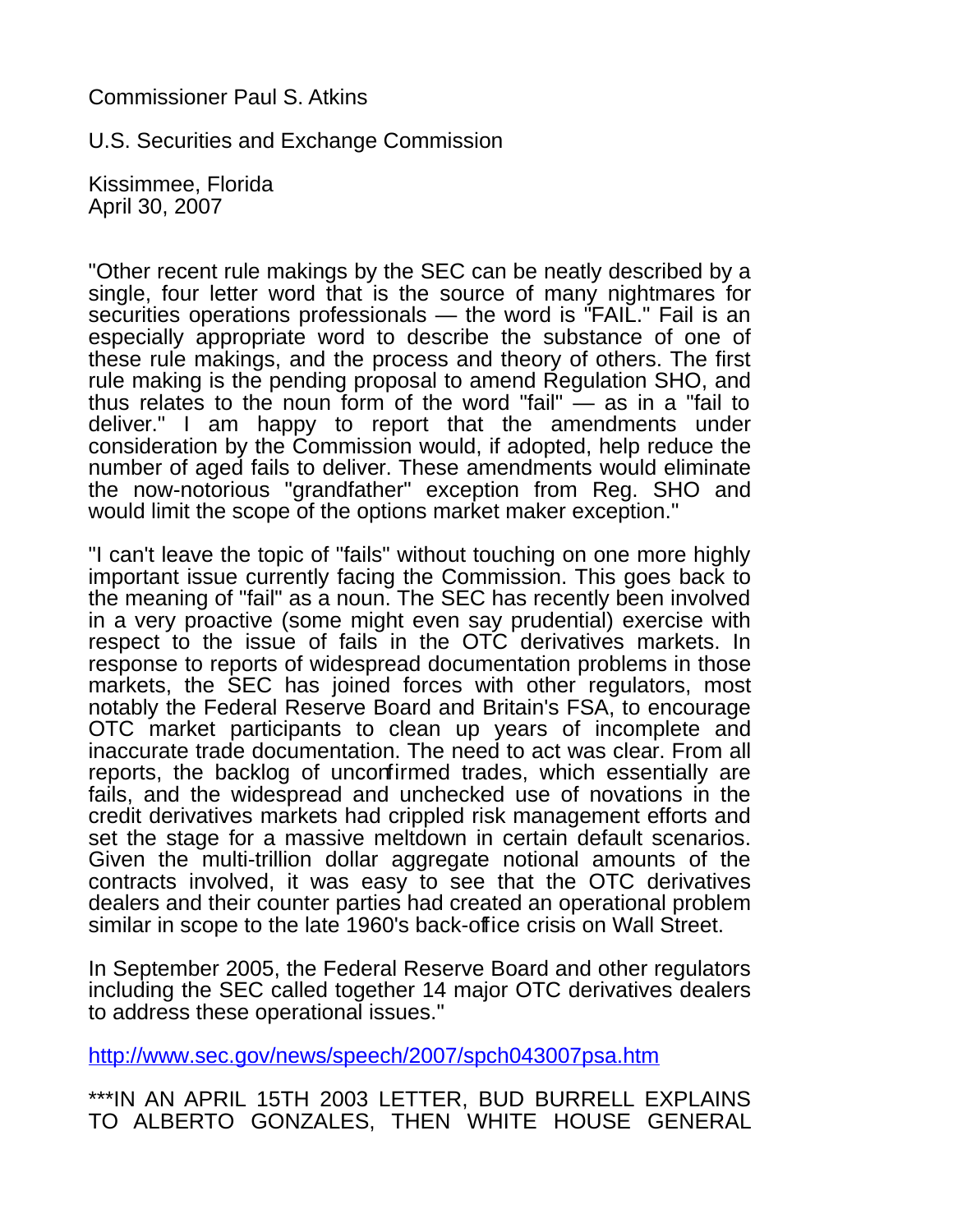COUNSEL, ABOUT THE MASSIVE FRAUD, TRILLIONS PER YEAR, THAT HAS BEEN PERPETRATED ON INVESTORS BY THE<br>SEC. THE DEPOSITORY TRUST AND CLEARING SEC. THE DEPOSITORY TRUST AND CORPORATION, AND THE FEDERAL RESERVE BANK.

April 15, 2003

Mr. Albert Gonzalez, Esq. White House General Counsel 1600 Pennsylvania Ave NW Washington, DC 20500

Dear Mr. Gonzalez,

I copied you on a letter I wrote to Harvey Pitt when he was still SEC Chairman regarding a family of securities market manipulations surrounding illegal short selling. A copy of this communication is attached for your convenience. Last week, William Donaldson, the new SEC Chairman, announced he was looking into these frauds to the Senate, along with abuses of hedge funds.

Over the past three years, I have studied this area more extensively than I probably would have liked to. Beginning last June, I began to give litigation support to the John O'Quinn law firm in Houston (O'Quinn, Laminack and Pirtle), working with Wes Christian, Esq., of Christian, Smith, Wukoson and Jewell. I think my findings in this area have to be of concern to the White House, and in particular, to the President.

The cases I studied have led me to the conclusion that an enormous number of domestic hedge funds and offshore entities have engaged in a systematic conspiracy to defraud US investors in equity securities of an absolutely staggering amount of money, the largest fraud ever perpetrated in world history.

Depending on which expert you speak to, somewhere between \$8 and \$17 Trillion dollars have been lost or, in many cases, stolen. I am convinced that some significant percentage of these losses went into the hands of parties perpetrating a massive and sophisticated securities fraud unprecedented in American history. Much of this occurred as a result of aggressive and inappropriate interpretation of 1993 administrative rule changes permitting exceptions to the short sale rules of the SEC and NASD, particularly by entities that did not have any duty to comply with US law.

As the leader of a 65 lawyer team, Wes Christian has uncovered more than 1200 hedge fund and offshore accounts working through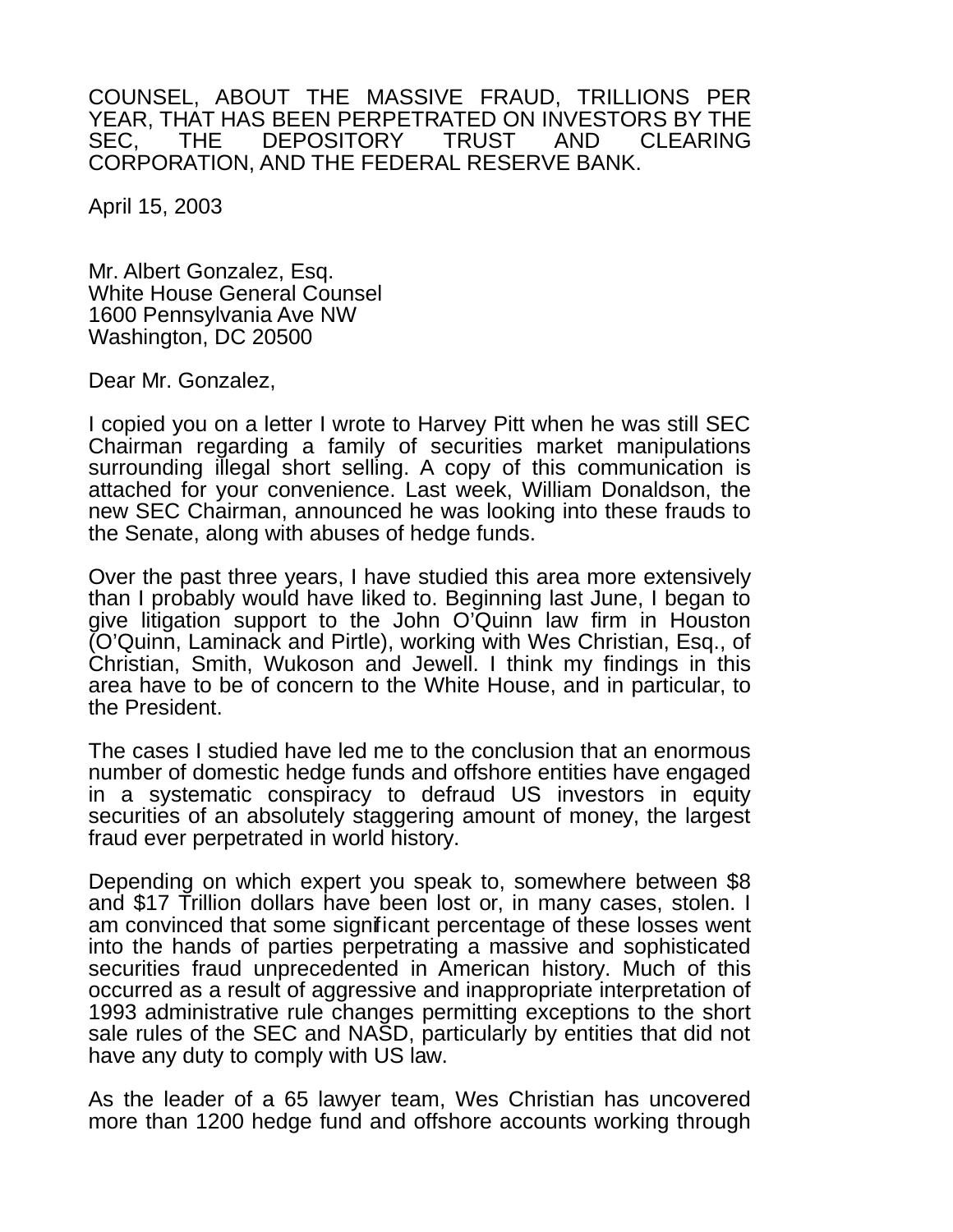more than 150 broker-dealers and market makers in a joint cooperative effort to strip small and medium size public companies of their value. In doing so, they have stripped the NASD of its credibility, and investors of literally hundreds of billions of dollars and their confidence in US equity markets.

This scandal threatens to destroy the very fabric of fundamental investor confidence in all public markets. Worse, these manipulations have decimated the small public company arena as a legitimate sector for corporate development and funding. This segment was the source in the 1970's of little companies trading for pennies that became Intel, Microsoft, Apple, and others.

Much more importantly, this sector was the one responsible for ALL new job creation and technology development for the last thirty years. That is now DEAD.

<http://www.sec.gov/rules/proposed/s72303/caburrell010504.txt>

\*\*\*DR. SUSANNE TRIMBATH, FORMER EMPLOYEE OF THE CORPORATION, FORMER SENIOR RESEARCH ECONOMIST AT THE MILKEN INSTITUTE, AND A CONSULTANT FOR CMKM, IS QUOTED BY MATT TAIBBI IN HIS ROLLING STONE OCTOBER 10th, 2009 ARTICLE/EXPOSE', "WALL STREET'S NAKED SWINDLE," IN REFERENCE TO MASSIVE FRAUD WHICH CORROBORATES THE TRILLIONS PER YEAR ASSERTED MY BUD BURRELL.

"I personally went to senior management at DTC in 1993 and presented them with this issue," she recalls. "And their attitude was, 'We spill more than that.'" In other words, the problem represented such a small percentage of the assets handled annually by the DTC — as much as \$1.8 quadrillion in any given year, roughly 30 times the GDP of the entire planet — that it wasn't worth worrying about.

It wasn't until 10 years later, when Trimbath had a chance meeting with a lawyer representing a company that had been battered by short-sellers, that she realized someone outside the DTC had seized control of a financial weapon of mass destruction. "It was like someone figured out how to aim and fire the Death Star in Star Wars," she says. What they "figured out," Trimbath realized, was an early version of the naked-shorting scam that would help take down Bear and Lehman.

<http://www.democracyfornewhampshire.com/node/view/6936>

\*\*\*IN SAID ARTICLE, SUSAN TRIMBATH IS ALSO QUOTED PERTAINING TO ELECTIONS FRAUD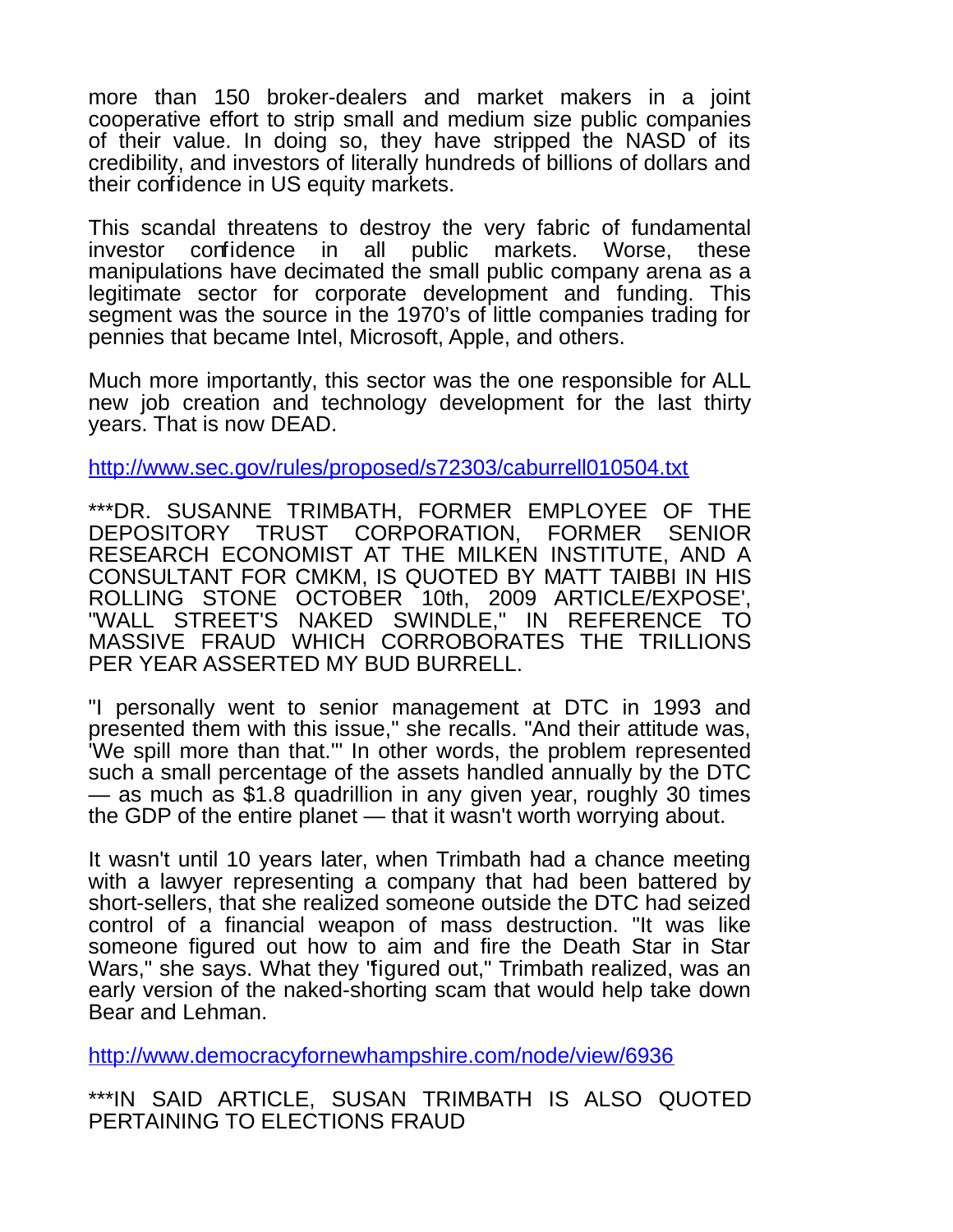Trimbath was one of the first people to notice the problem. In 1993, she was approached by a group of corporate transfer agents who had a complaint. Transfer agents are the people who keep track of who owns shares in corporations, for the purposes of voting in corporate elections. "What the transfer agents saw, when corporate votes came up, was that they were getting more votes than there were shares," says Trimbath. In other words, transfer agents representing a corporation that had, say, 1 million shares outstanding would report a vote on new board members in which 1.3 million votes were cast —a seeming impossibility.

Analyzing the problem, Trimbath came to an ugly conclusion: The fact that short-sellers do not have to deliver their shares made it possible for two people at once to think they own a stock. Evil Hedge Fund X borrows 100 shares from Unwitting Schmuck A, and sells them to Unwitting Schmuck B, who never actually receives that stock: In this scenario, both Schmucks will appear to have full voting rights. "There's no accounting for share ownership around short sales," Trimbath says. "And because of that, there are multiple owners assigned to one share."

Trimbath's observation would prove prophetic. In 2005, a trade group called the Securities Transfer Association analyzed 341 shareholder votes taken that year — and found evidence of overvoting in every single one. Experts in the field complain that the system makes corporate-election fraud a comically simple thing to achieve: In a process known as "empty voting," anyone can influence any corporate election simply by borrowing great masses of shares shortly before an important merger or board election, exercising their voting rights, then returning the shares right after the vote is over. Hilariously, because you're only borrowing the shares and not buying them, you can effectively "buy" a corporate election for free.

<http://www.democracyfornewhampshire.com/node/view/6936>

THE DIRECTORS OF THE DEPOSITORY TRUST AND CLEARING CORPORATION (DTCC) REPRESENT A VIRTAL LITANY OF CONFLICT, MOST OF THEM RICO DEFENDANTS IN SEVERAL LAWSUITS, INCLUDING THE LARGEST CLASS ACTION SUIT IN HISTORY WITH JOHN O'QUINN AS THE LEAD ATTORNEY. THAT LAWSUIT HAS RECEIVED NO COVERAGE FROM THE MAINSTREAM MEDIA. BERNIE MADOFF'S FIRM WAS ON THE BOARD OF DIRECTORS OF THE DTCC AND DONATED TO SIFMA. BERNIE MADOFF WAS A FORMER CHAIRMAN OF NASDAQ. THE INFAMOUS MARKET MAKER EXEMPTION, WHICH FACILITATES ILLEGAL NSS, WAS NAMED THE "MADOFF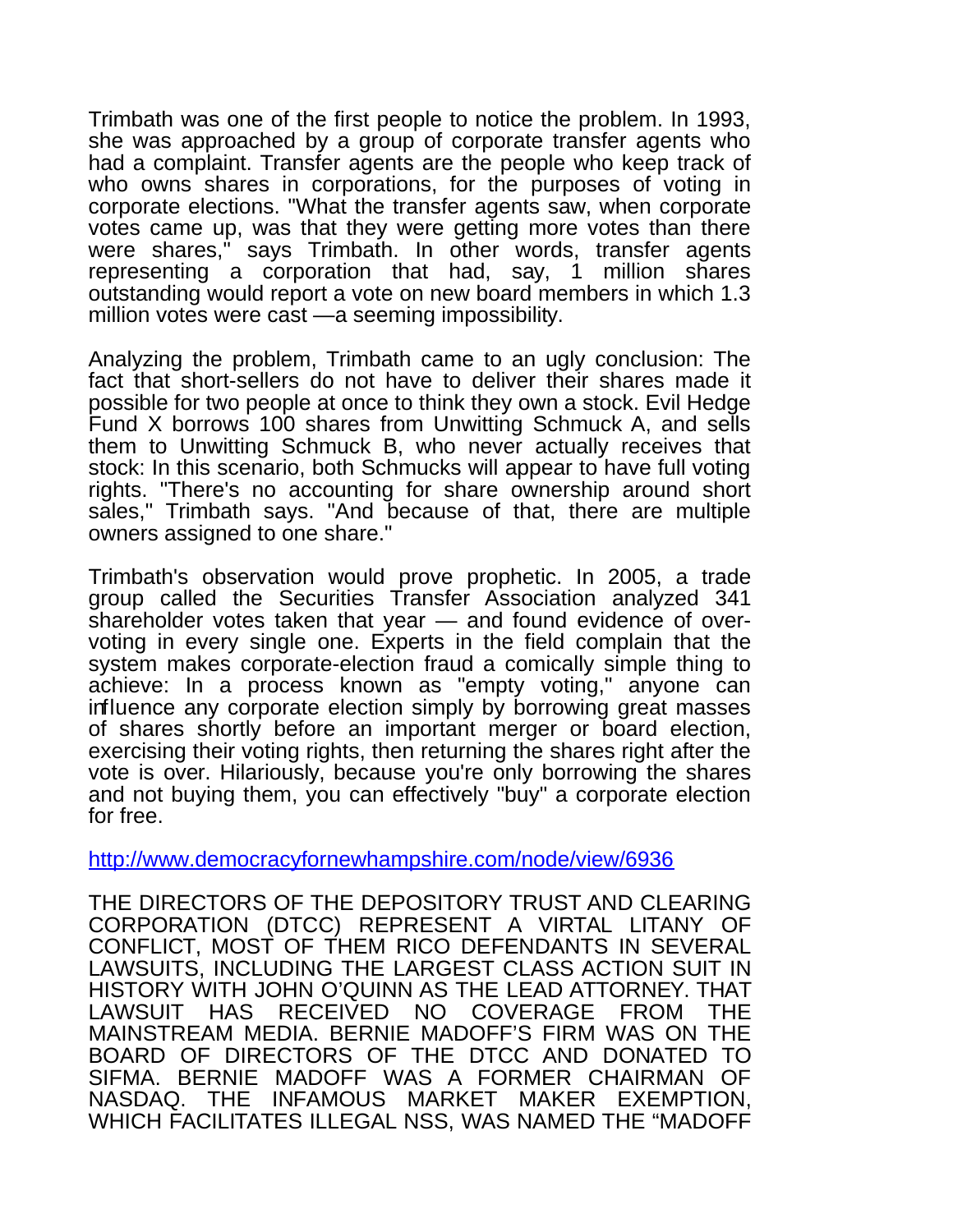## EXEMPTION."

Excerpts from the article, "DTCC Chief Spokesperson Denies Existence of Lawsuit."

Burrell noted that the 65-lawyer team presided over by lead lawyers Wes Christian and John O'Quinn has uncovered more than 1,200 hedge fund and offshore accounts working through more than 150 broker-dealers and market makers in a joint cooperative effort to strip small and medium size public companies of their value.

In an era when corporate governance is the primary interest for the SEC and state regulators, the DTCC is hardly a role model. Its 21 directors represent a virtual litany of conflict:

They include Bradley Abelow, Managing Director, Goldman Sachs (NYSE: GS); Jonathan E. Beyman, Chief Information Officer, Lehman Brothers (NYSE: LEH); Frank J. Bisignano, Chief Administrative Officer and Senior Executive Vice President, Citigroup / Solomon Smith Barney's Corporate Investment Bank (NYSE: C); Michael C. Bodson, Managing Director, Morgan Stanley (NYSE: MWD); Gary Bullock, Global Head of Logistics, Infrastructure, UBS Investment Bank (NYSE: UBS); Stephen P. Casper, Managing Director and Chief Operating Officer, Fischer Francis Trees & Watts, Inc.; Jill M. Considine,Chairman, President & Chief Executive Officer, The Depository Trust & Clearing Corporation (DTCC);

Also, Paul F. Costello, President, Business Services Group, Wachovia Securities (NYSE: WB); John W. Cummings, Senior Vice President & Head of Global Technology & Services, Merrill Lynch & Co. (NYSE: MER); Donald F. Donahue, Chief Operating Officer, The Depository Trust & Clearing Corporation (DTCC); Norman Eaker, General Partner, Edward Jones; George Hrabovsky, President, Alliance Global Investors Service; Catherine R. Kinney, President and Co-Chief Operating Officer, New York Stock Exchange; Thomas J. McCrossan, Executive Vice President, State Street Corporation (NYSE: STT); Eileen K. Murray, Managing Director, Credit Suisse First Boston (NYSE: CSR); James P. Palermo, Vice Chairman, Mellon Financial Corporation (NYSE: MEL); Thomas J. Perna, Senior Executive Vice President, Financial Companies Services Sector of The Bank of New York (NYSE: BNY); Ronald Purpora, Chief Executive Officer, Garban LLC; Douglas Shulman, President, Regulatory Services and Operations, NASD; and Thompson M. Swayne, Executive Vice President, JPMorgan Chase (NYSE: JPM).

The Stock Borrow Program was purportedly set up to facilitate expedited clearance of stock trades. Somewhere along the line, the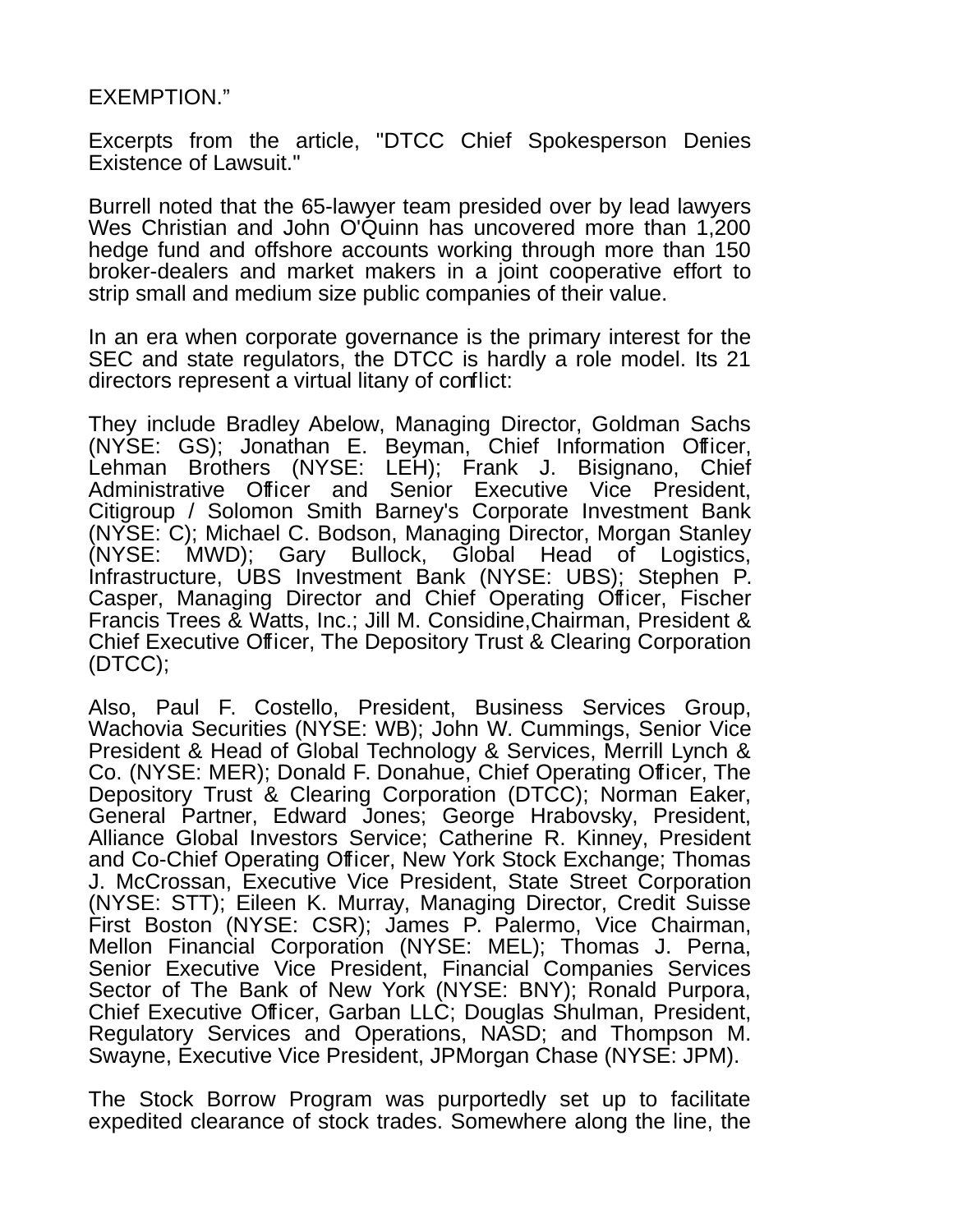DTCC became aware that if it could lend a single share an unlimited number of times, it could collect a fee each time, according to Burrell. "There are numerous cases of a single share being lent ten or many more times," giving rise to the complaint that the DTCC has been electronically counterfeiting just as was done via printed certificates before the Crash.

"Such re-hypothecation has in effect made the potential 'float' in a single company's shares virtually unlimited and the term 'float' meaningless. Shares could be electronically created/counterfeited/kited without a registration statement being filed, and without the underlying company having any knowledge such shares are being sold or even in existence." Burrell said the Christian/O'Quinn lawsuits will seek to show that the "counterfeiting/creation of unregistered shares is a specific violation of the Securities Act of 1933, barring the 'Sale of Unregistered Securities'."

<http://www.rgm.com/articles/financialwire.html>

ANOTHER EXAMPLE OF INACTION/NEGLIGENCE IS THE FAILURE OF THE NEW YORK FEDERAL RESERVE BANK UNDER TIMOTHY GEITHNER TO STOP MASSIVE ILLEGAL NSS OF US TREASURY BONDS

Excerpts from the article, "SENATE SHOULD QUIZ GEITHNER ON FED'S ROLE IN BOND SCAM."

The senate confirmation hearing for Treasury Secretary Timothy Geithner's may want to ask about a failure to act that is costing the U.S. a lot more than the amount he evaded on taxes.

The Federal Reserve Bank of New York, which he has led since 2003, conducts the operations on Wall Street of the Federal Reserve Bank in Washington, the country's central bank. The New York Fed under Geithner's presidency has failed to stop massive naked short selling of U.S. Treasury bonds that threatens the stability of the market and sale of the bonds.

The economist who has done the key work on this issue is Dr. Susanne Trimbath, who heads STP Advisory Services in Omaha, Nebraska. She previously worked for the Depository Trust Co, a subsidiary of Depository Trust and Clearing Corp, the U.S. clearing house for stocks and bonds.

Dr. Trimbath said, "In fall of 2008, about two trillion dollars in Treasury bonds were sold but undelivered for six weeks, more than 20 percent of the daily trading volume, up from 8.6 percent in the